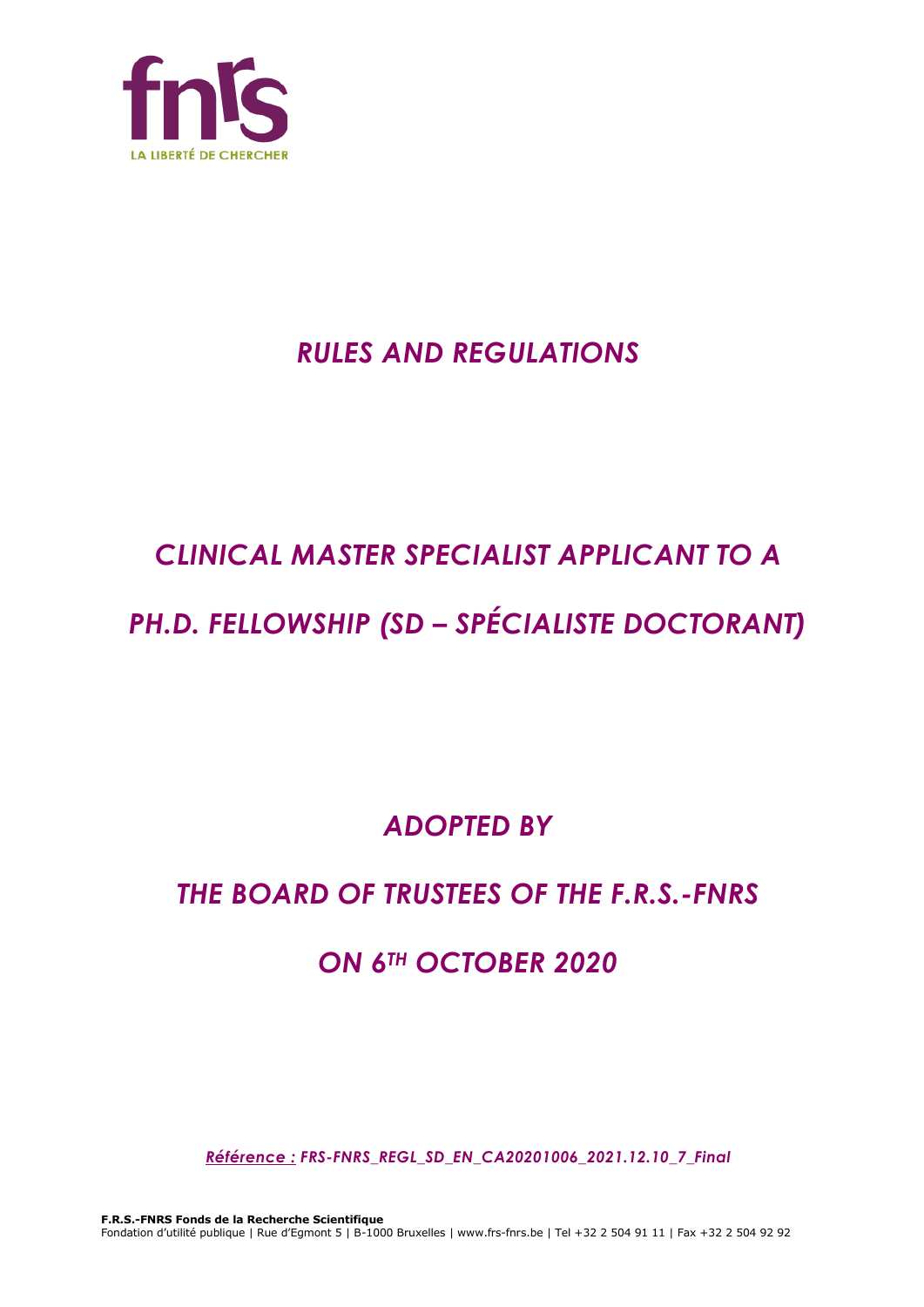## **TABLE OF CONTENTS**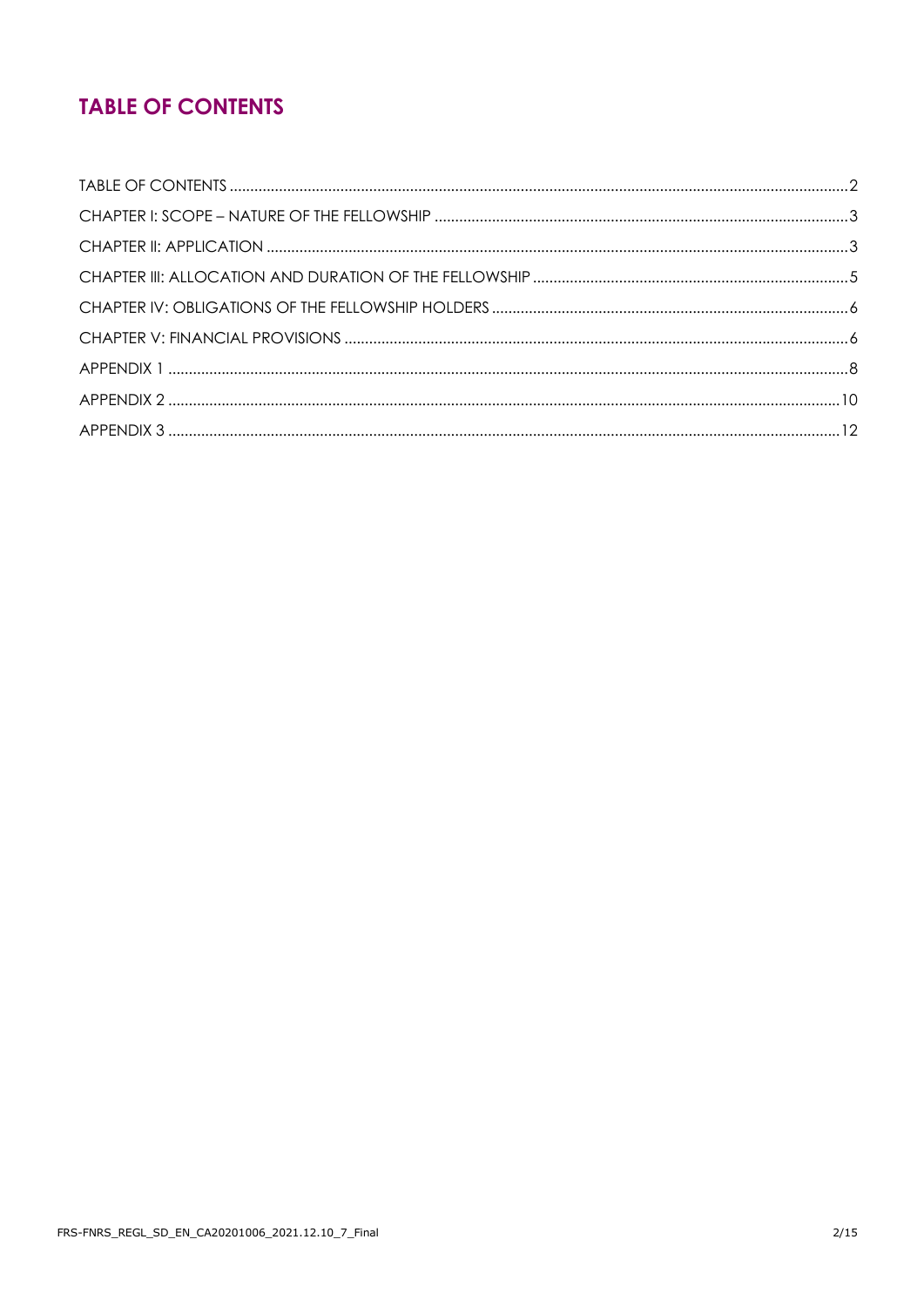## **CHAPTER I: SCOPE – NATURE OF THE FELLOWSHIP**

#### Article 1

The rules and regulations hereinafter are only applicable to holders of a part-time Clinical Master Specialist Applicant to a Ph.D. (SD – *Spécialiste doctorant*) fellowship of the Fund for Scientific Research – FNRS (F.R.S.- FNRS).

SD applications must be submitted under Grants and Fellowships Call of the Fund for Scientific Research - FNRS (F.R.S.-FNRS).

#### Article 2

Holders of a part-time SD fellowship shall pursue studies leading to a Ph.D. in one of the fields of the health sector listed in [Appendix 1](#page-7-0) in a university of the French-speaking Community of Belgium under the supervision of a promoter, while pursuing a part-time activity in a hospital.

### **CHAPTER II: APPLICATION**

#### Article 3

Applicants to a part-time SD fellowship must hold the academic degree of Medical Doctor and have obtained a medical specialisation degree at the latest by 1st October of the year during which the fellowship is granted and should start.

The accreditation (recognition as a specialist which authorises to practice the speciality in Belgium) issued by one of the three Communities responsible for accreditation must be sent to the F.R.S.-FNRS during the first year of the part-time SD fellowship.

#### Article 4

Applicants to a part-time SD fellowship must have obtained their accreditation as a medical specialist as referred to in article 3 for 3 years maximum. This term shall expire at the latest on 1st October of the year during which the fellowship is granted and should start.

The maximum period of time set in paragraph 1 is extended for one additional year per childbirth and/or adoption.

#### Article 5

The promoter of an applicant to a part-time SD fellowship must meet the following conditions altogether:

- Be permanently appointed<sup>1</sup> to an academic or scientific position or on probation in a university of the French-speaking Community of Belgium which has a faculty of medicine offering a complete curriculum.
- This appointment must have a final and conclusive assent from the competent body to legitimize this appointment in accordance with the Law or the university regulations by the time of the validation deadline set for the academic authorities (rectors) at the latest.

<sup>1</sup> *Research logisticians of rank A, as defined by the Royal Decree of 31st October 1953 fixing 'le statut des agrégés, des répétiteurs et des membres du personnel scientifique des universités de l'État', are not eligible as promoters of doctoral fellowships.*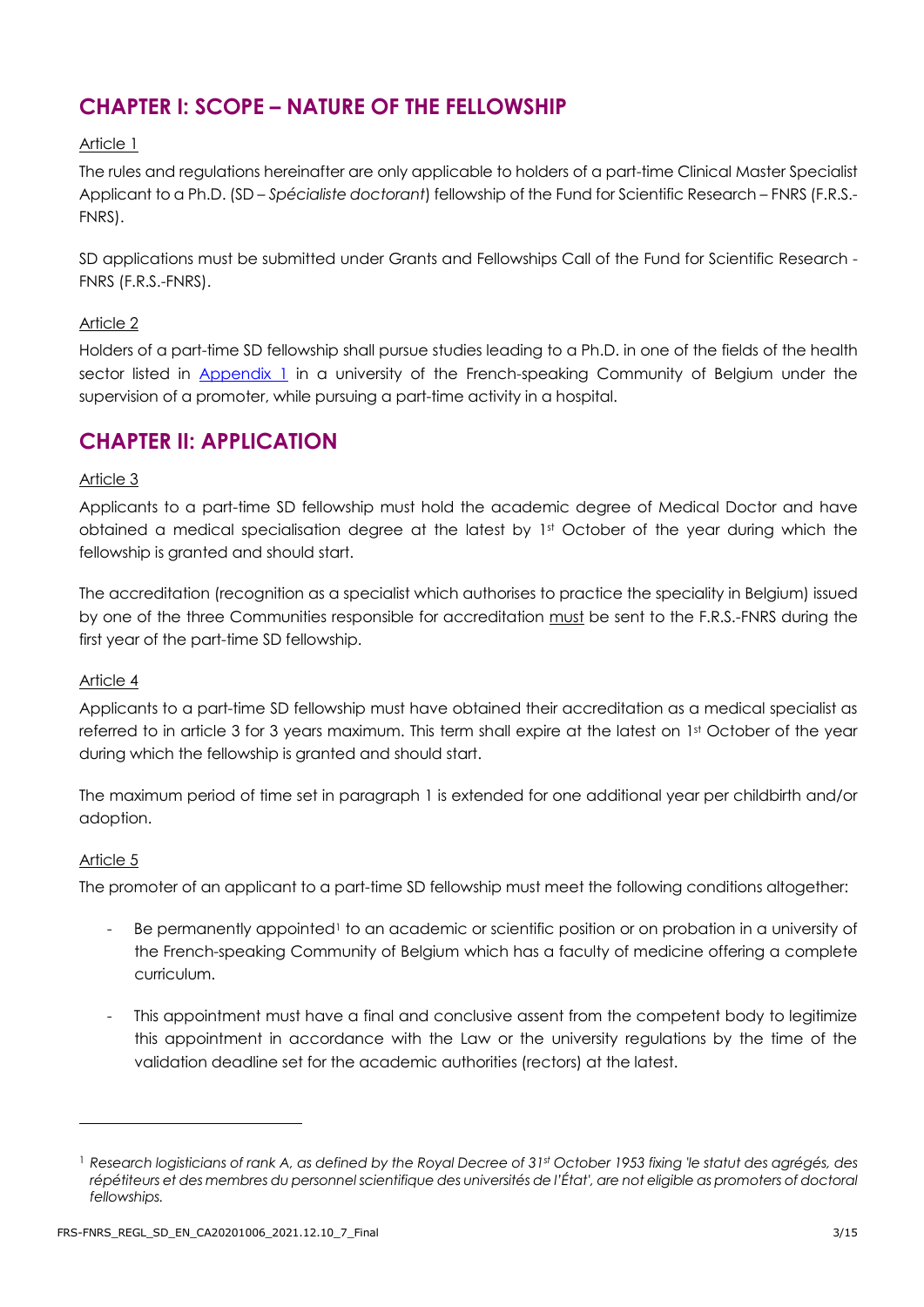This academic or scientific position must be effective by the time of the starting date of the fellowship, i.e., by 1st October of the year of the Grants and Fellowships Call concerned at the latest.

If the promoter of an applicant to a part-time SD fellowship who is appointed permanently accesses the legal age of retirement / becomes professor emeritus after the validation deadline set for the academic authorities (rectors) and before the end of the funding scheme in case of granting, the submission of the application shall be subject to prior approval by the Head of institution where the research will be carried out.

The promoter permanently appointed who will access the legal age of retirement / become professor emeritus by the validation deadline set for the academic authorities (rectors) is not eligible.

Also applicants to a part-time SD fellowship may conduct their research project under the supervision of a postdoctoral co-promoter from one of the institutions listed in [Appendix 2.](#page-9-0)

#### Article 6

During their part-time SD fellowship, applicants must carry out their clinical activity in a university hospital (as defined in the federal regulations) or a university hospital department as identified by the F.R.S.-FNRS in [Appendix 3.](#page-11-0)

#### Article 7

During their part-time SD fellowship applicants must carry out their research activity in a university of the French-speaking Community of Belgium which has a faculty of medicine offering a complete curriculum, a university hospital (as defined in the federal regulations) or a university hospital department as identified by the F.R.S.-FNRS in [Appendix 3.](#page-11-0)

#### Article 8

Applicants may not apply more than three times for the same fellowship. Applicants who have already benefited from the fellowship, regardless of the duration, may not apply either.

No applicant may apply for a part-time SD fellowship if they have been granted with a part-time Clinical Master Specialist Applicant to a Ph.D. fellowship (CSD).

No applicant may apply for a part-time SD fellowship if they have been granted with a first Research Fellow fellowship.

No applicant may apply for a part-time SD fellowship if they have been granted with a grant from the Fund for Scientific Training in Industry and Agriculture (FRIA- *Fonds pour la Formation à la Recherche dans l'Industrie et dans l'Agriculture*).

No applicant may apply for a part-time SD fellowship if they have been granted with a F.R.S.-FNRS Grant.

No applicant may apply for a part-time SD Renewal fellowship if they have not been granted with a parttime SD fellowship.

#### Article 9

The Grants and Fellowships Call is opened once a year and is published on the F.R.S.-FNRS website.

The application for a part-time SD fellowship can be submitted in French or in English. It must only be submitted on [e-space,](https://e-space.frs-fnrs.be/) the online platform dedicated to the calls for proposals.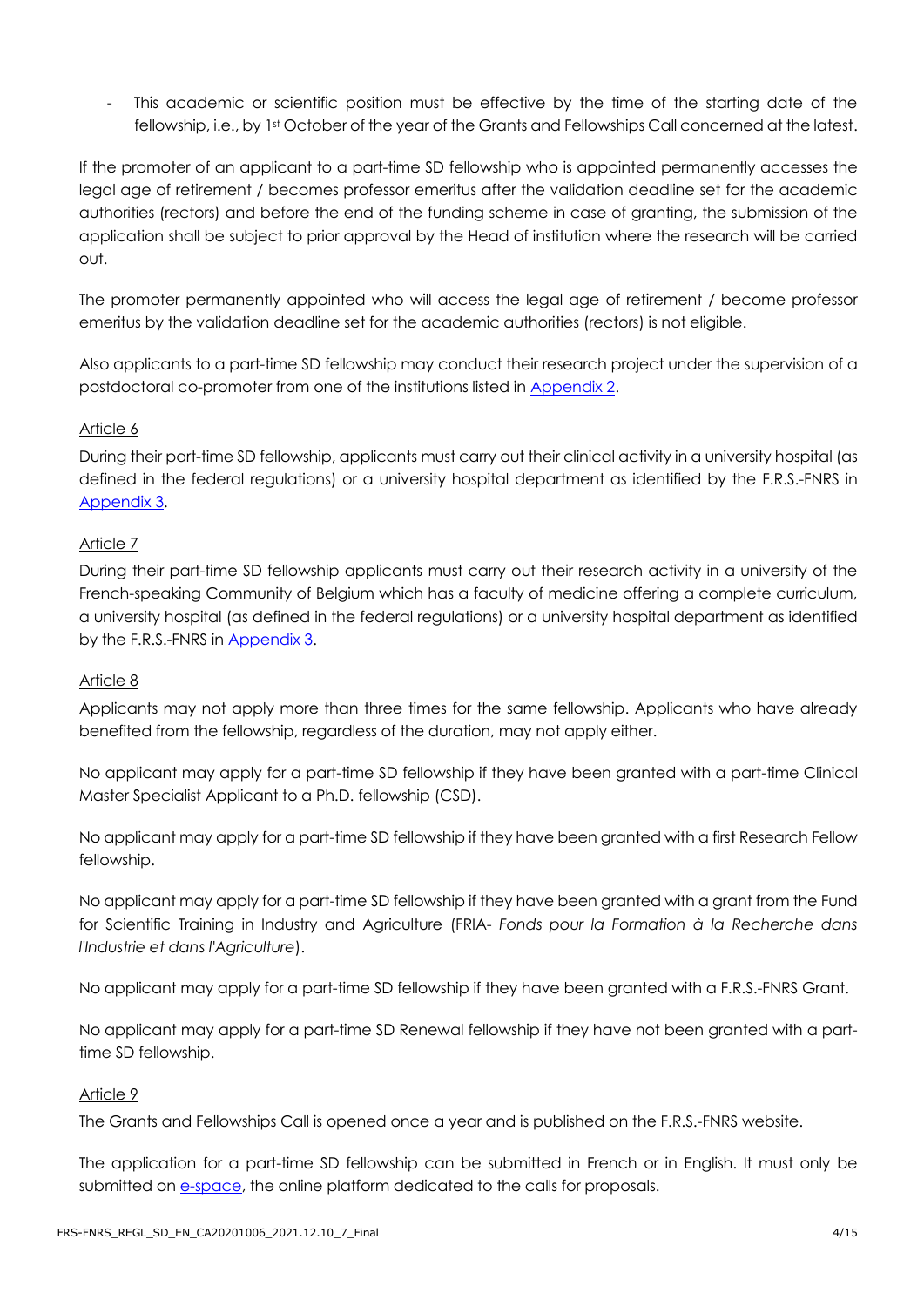Applicants to a part-time SD Renewal (SD-REN) fellowship are given access to the electronic form by the F.R.S.-FNRS on [e-space.](https://e-space.frs-fnrs.be/)

Applicants are recommended to submit their application in English2.

All applications (SD and SD-REN) are submitted to a procedure including three successive electronic validations on the dates that will be indicated when the call is published:

- a. The validation by the applicant: it accounts as a confirmation that the application file is complete.
- b. The validation by the promoter selected pursuant to article 5: the F.R.S.-FNRS transfers the application file to promoters so that they give their approval for the submitted research project and confirm the accuracy of the data provided by the applicant. The promoter may accept or refuse the application.
- c. The validation by the research administration (or Board of Education) of the university of the French-speaking Community of Belgium, to which the application file is transferred once promoters have given their consent. The academic authority may accept or refuse the application. The validation deadline set for the rectors puts a final end to the call for proposals.

Applications that have not been validated within the time-frame of the call cannot be taken into account.

A mini-guide specifies the validation dates as well as the documents which must be included in the application.

#### Article 10

All application files (SD and SD-REN) must include a letter of agreement by the head of the clinical department. By their approval, the head of the clinical department commits to respecting the specificities related to the part-time fellowship.

#### Article 11

SD-REN applications are assessed by Supervisory Panels (Thesis Advisory Committees).

The Renewal application form includes a document to be completed by the Supervisory Panel (Thesis Advisory Committee). This Advisory opinion must be signed and sent to the research unit (or Board of Education) of the university of the French-speaking Community of Belgium in order to be approved and signed by the academic authorities. The latter must send the document to the F.R.S.-FNRS by 31st May of the year of the Grants and Fellowships Call concerned at the latest.

## **CHAPTER III: ALLOCATION AND DURATION OF THE FELLOWSHIP**

#### Article 12

The Board of Trustees of the F.R.S.-FNRS shall decide on the allocation of part-time SD fellowships.

SD-REN are granted upon the positive opinion of the Supervisory Panel (Thesis Advisory Committee).

<sup>2</sup> *Should the application file be submitted in French, the F.R.S.-FNRS may require the applicant to provide a translation in English for the purpose of conducting the [ex-ante evaluation.](https://www.frs-fnrs.be/docs/Reglement-et-documents/FRS-FNRS_Guide_Evaluation_EN.pdf)*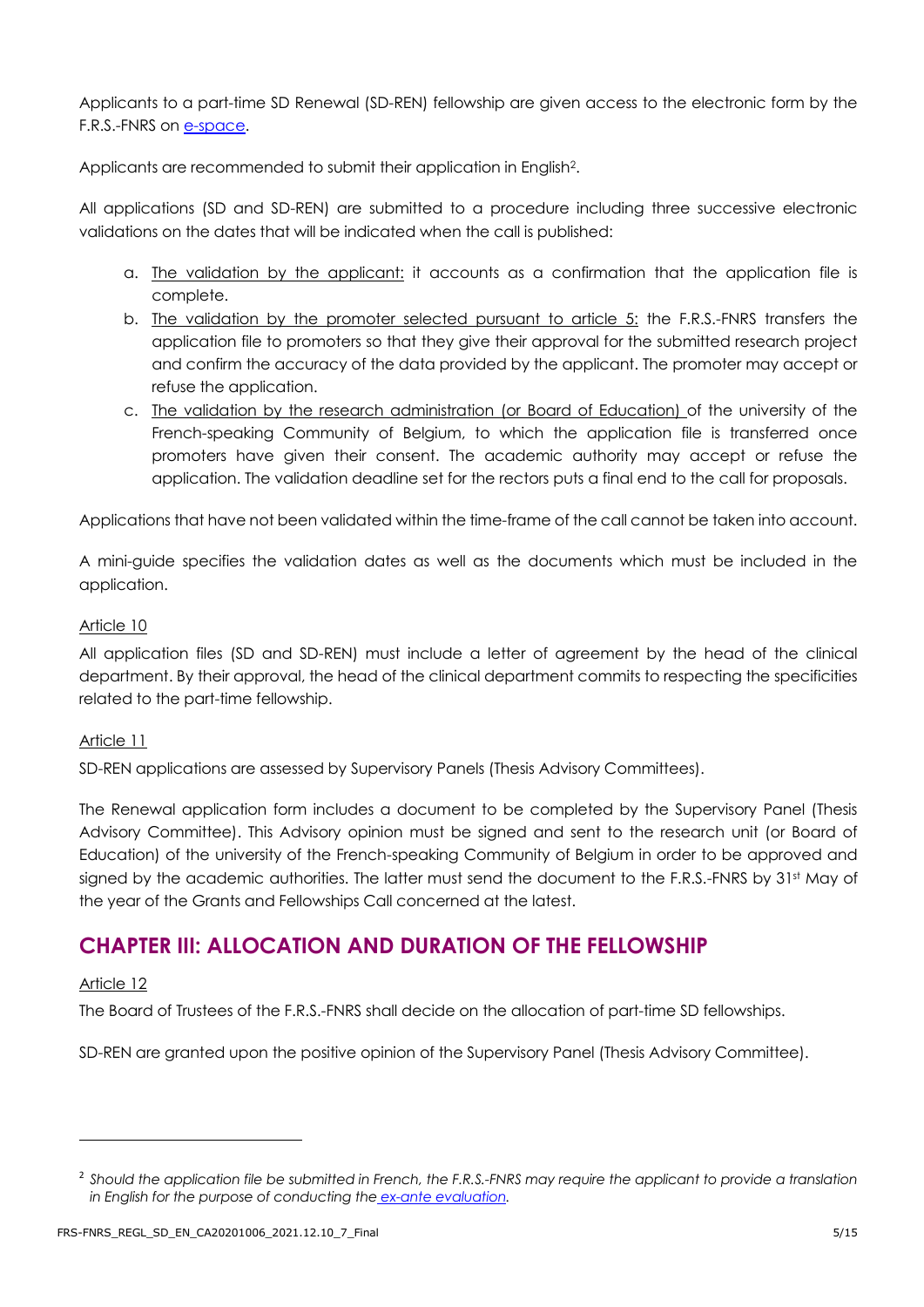#### Article 13

The part-time SD fellowship is a research fellowship applicable for 2 years maximum, renewable once (equivalent to a duration of 4 years maximum).

## **CHAPTER IV: OBLIGATIONS OF THE FELLOWSHIP HOLDERS**

#### Article 14

Holders of a part-time SD fellowship must be employed on a full-time basis in a university hospital (as defined in the federal regulations) or a university hospital department as identified by the F.R.S.-FNRS in [Appendix 3](#page-11-0) at the latest on 1st October of the year when the fellowship is granted and should start.

#### Article 15

Holders of a part-time SD fellowship must inform the F.R.S.-FNRS before any change occurs in the fellowship.

#### Article 16

All funded research programmes must be in compliance with the ethics-related legal provisions in force.

#### Article 17

Holders of a part-time SD fellowship must respect the discipline enforced by the academic authority of the institution where they work and observe its rules and regulations. As fellowship holders of the F.R.S.-FNRS, they are also required to adhere to the regulation on the property, protection and promotion of the results from the research carried out within the institution.

#### Article 18

By the time of each renewal application, holders of a part-time SD fellowship are required to provide a report on the scientific activities. The report must clearly indicate the distribution of time between their research and clinical activities.

At the end of the fellowship, part-time SD fellowship holders shall communicate a final report to the F.R.S.- FNRS. This report is to be uploaded on their personal e[-space](https://e-space.frs-fnrs.be/) page.

## **CHAPTER V: FINANCIAL PROVISIONS**

#### Article 19

The hospital where part-time SD fellowship holders carry out their clinical activity is their employer and shall remunerate them.

The F.R.S.-FNRS will reimburse half of the full-time annual cost of the part-time SD fellowship holder to the hospital upon reception of the supporting documents. Cost (on-call duties not included) includes salary cost plus all direct and indirect salary costs.

The F.R.S.-FNRS reimbursement is limited to an annual amount assigned from the F.R.S.-FNRS3.

The hospital-related salary of part-time clinical doctors who are also researchers can be higher than the research-related salary.

<sup>3</sup> *Limitations in force are detailed in the Grants and Fellowships Call mini-guide.*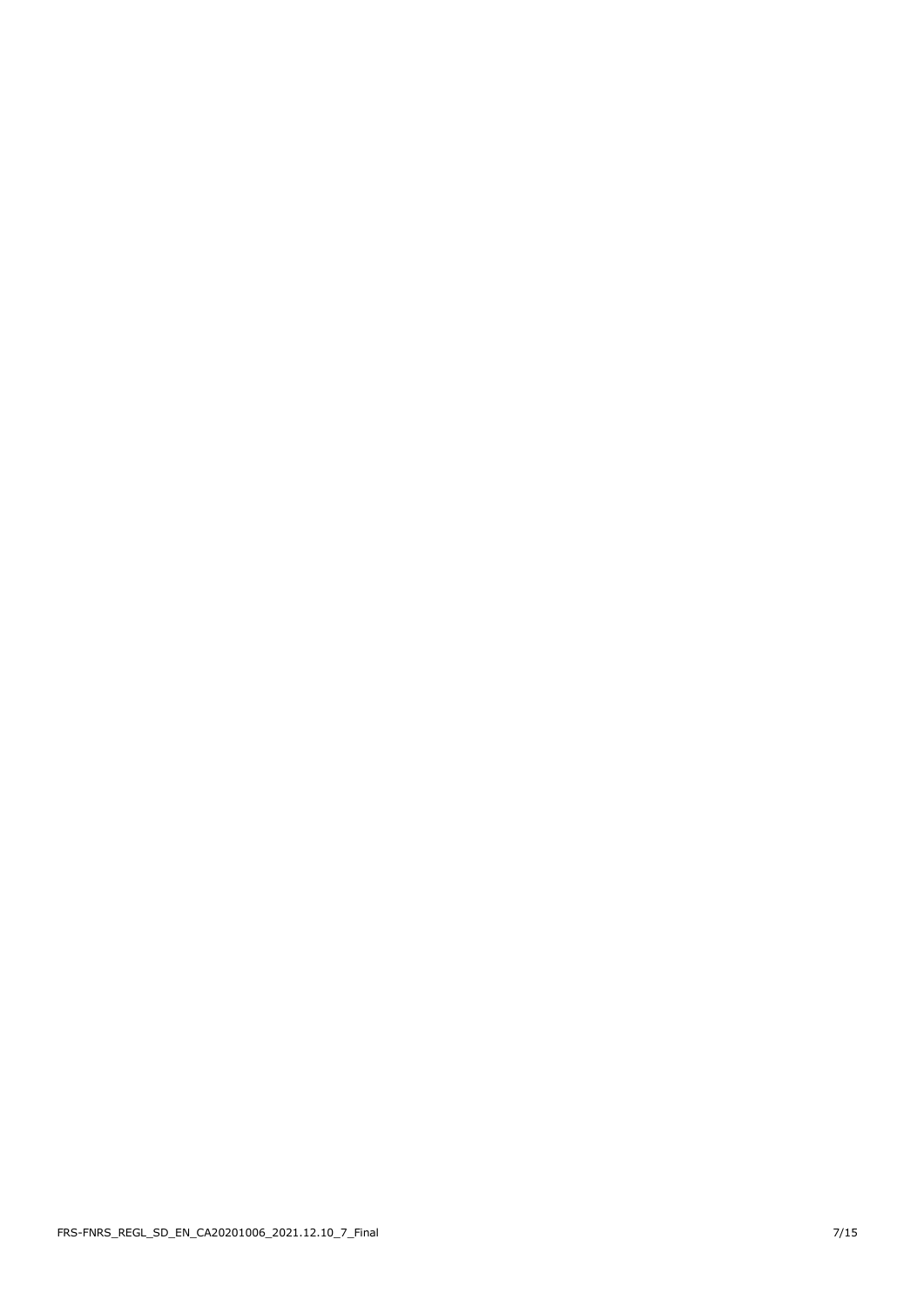## <span id="page-7-0"></span>**APPENDIX 1**

Fields of the health sector

SD instrument

Grants and Fellowships Call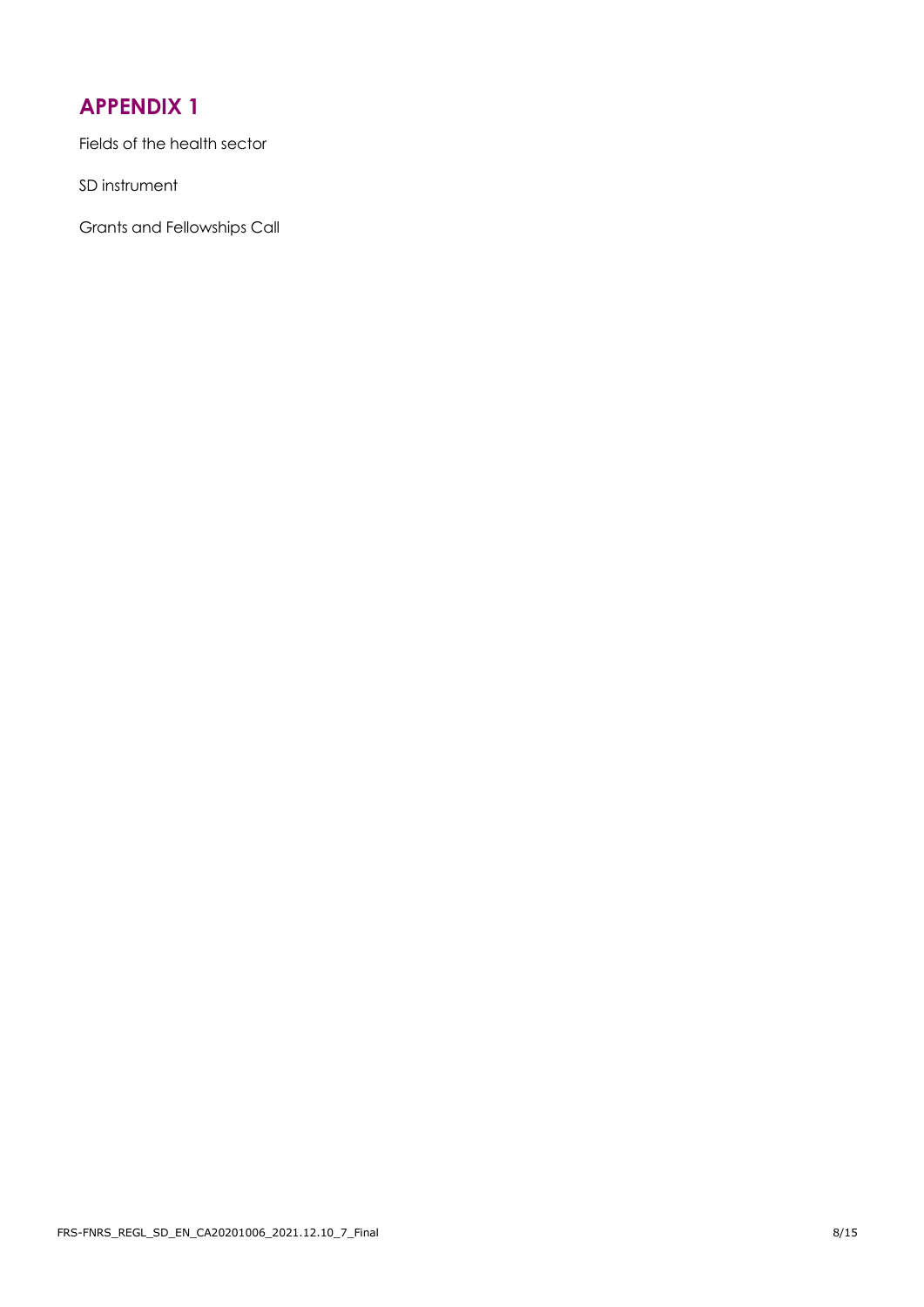#### Domaines du secteur de la santé / *Fields of the health sector*

#### Instrument Spécialiste doctorant / Clinical Master Specialist Applicant to a Ph.D. instrument (SD)

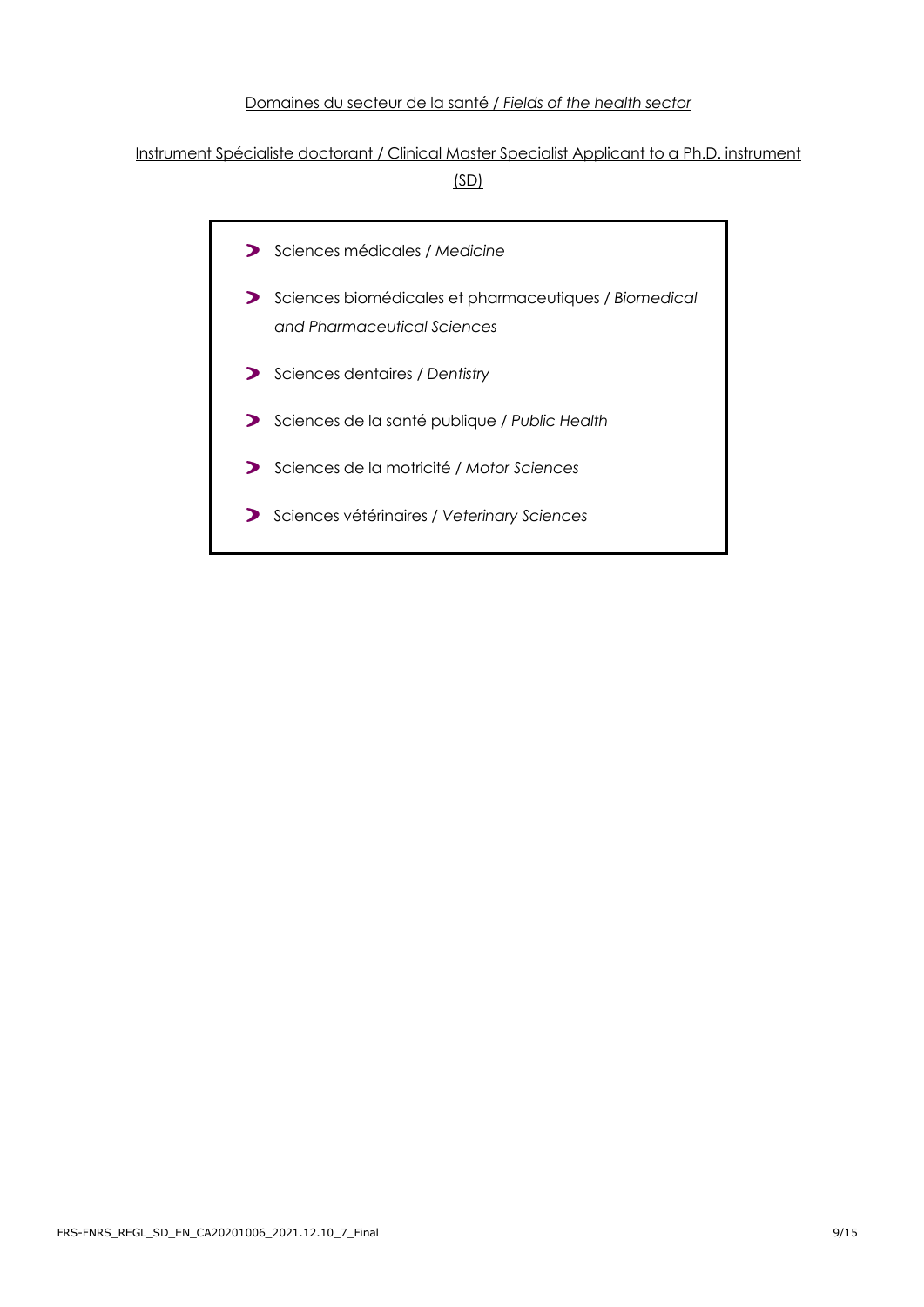## <span id="page-9-0"></span>**APPENDIX 2**

Relevant institutions for the co-promoter

SD instrument

Grants and Fellowships Call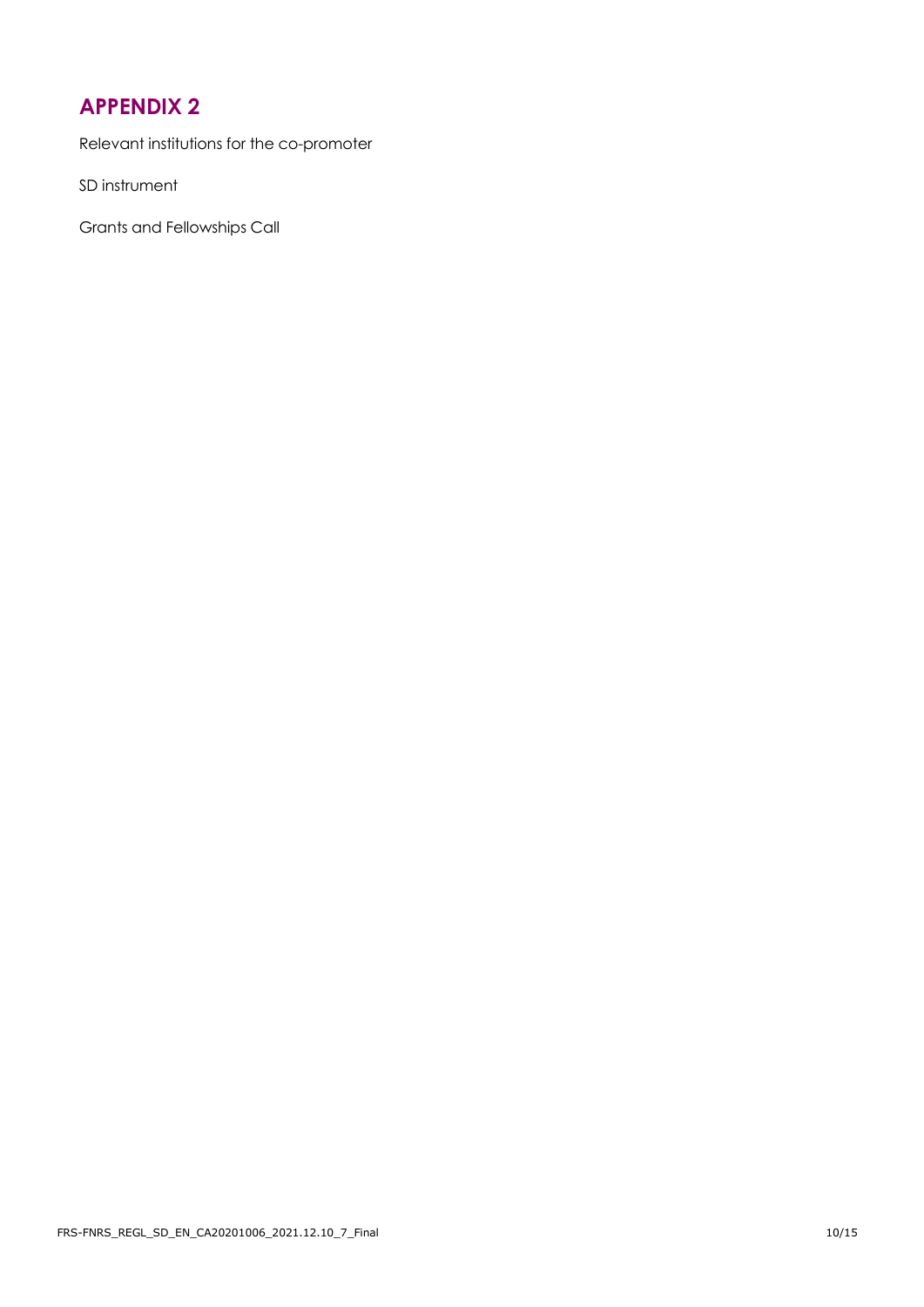#### Institutions de rattachement co-promoteur / *Attached institutions for the co-promoter*

#### Instrument Spécialiste doctorant / Clinical Master Specialist Applicant to a Ph.D. instrument

(SD)

| Co-promoteur d'une<br><b>université CFB / Co-</b><br>promoter of a CFB<br>university | Universités de la Communauté française de Belgique (CFB)<br>⋗<br>Universities of the French-speaking Community of Belgium (CFB) |
|--------------------------------------------------------------------------------------|---------------------------------------------------------------------------------------------------------------------------------|
|                                                                                      | Université Catholique de Louvain (UCLouvain)                                                                                    |
|                                                                                      | Université Libre de Bruxelles (ULB)                                                                                             |
|                                                                                      | Université de Liège (ULiège)                                                                                                    |
|                                                                                      | Université de Mons (UMons)                                                                                                      |
|                                                                                      | Université de Namur (UNamur)                                                                                                    |
|                                                                                      | Université Saint-Louis - Bruxelles (USL-B)                                                                                      |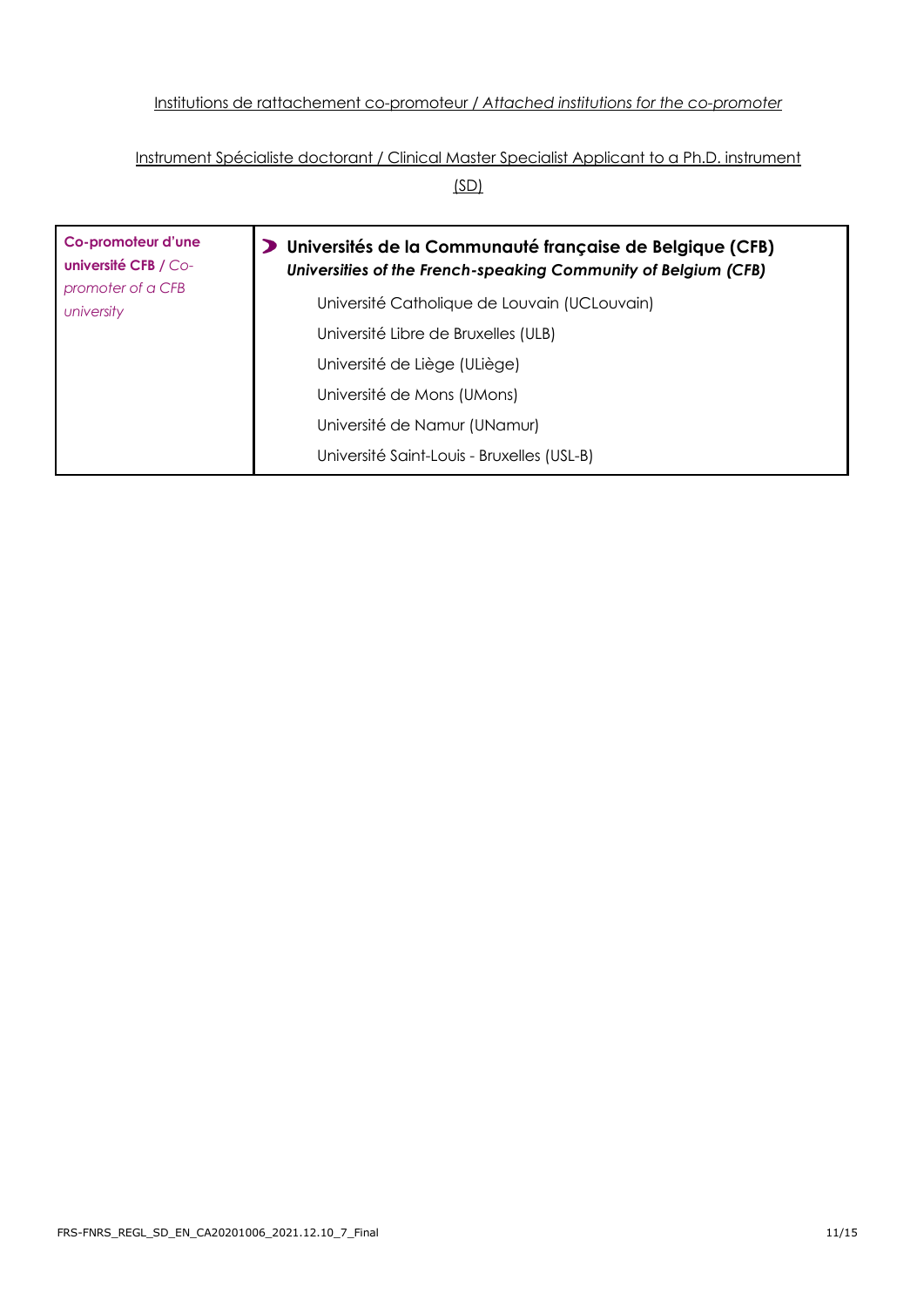## <span id="page-11-0"></span>**APPENDIX 3**

F.R.S.-FNRS List of the hospitals and University hospital departments

SD instrument

Grants and Fellowships Call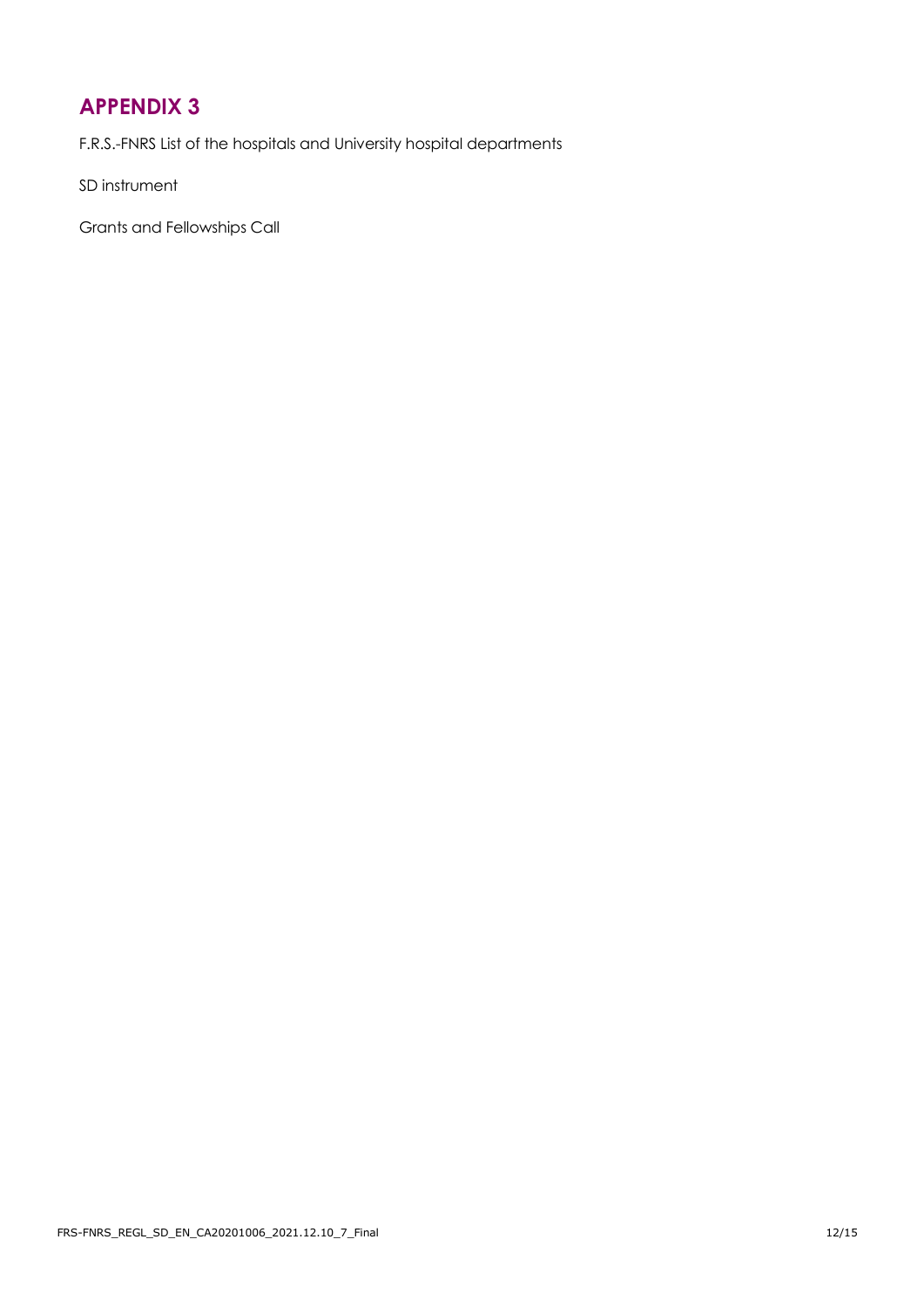#### Liste F.R.S.-FNRS des hôpitaux et services hospitaliers universitaires / *F.R.S.-FNRS List of the hospitals and University hospital departments*

#### Instrument Spécialiste doctorant / Clinical Master Specialist Applicant to a Ph.D. instrument

|                                                                                                                                                                 | (SD)                                                                                                                                                                                                                                                                                                                                                                                                                                                                                                                                                                                                                                                                                                                                                                                                                                                                                                                                                                                                                                                                                                                                             |
|-----------------------------------------------------------------------------------------------------------------------------------------------------------------|--------------------------------------------------------------------------------------------------------------------------------------------------------------------------------------------------------------------------------------------------------------------------------------------------------------------------------------------------------------------------------------------------------------------------------------------------------------------------------------------------------------------------------------------------------------------------------------------------------------------------------------------------------------------------------------------------------------------------------------------------------------------------------------------------------------------------------------------------------------------------------------------------------------------------------------------------------------------------------------------------------------------------------------------------------------------------------------------------------------------------------------------------|
| <b>Hôpitaux et services</b><br>hospitaliers universitaires<br>rattachés à l'UCLouvain /<br><b>UCLouvain Hospitals and</b><br>University hospital<br>departments | CLINIQUES UNIVERSITAIRES SAINT-LUC<br>CLINIQUES UNIVERSITAIRES MONT-GODINNE<br>⋗                                                                                                                                                                                                                                                                                                                                                                                                                                                                                                                                                                                                                                                                                                                                                                                                                                                                                                                                                                                                                                                                 |
| Hôpitaux et services<br>hospitaliers universitaires<br>rattachés à l'ULB / ULB<br><b>Hospitals and University</b><br>hospital departments                       | <b>HÔPITAL ERASME</b><br>$\blacktriangleright$<br><b>INSTITUT JULES BORDET</b><br>CHU BRUGMANN:<br>Service de médecine (comprend aussi la dermatologie)<br>Service de chirurgie<br>Service de gériatrie<br>Service de psychiatrie<br>٠<br>Service de revalidation physique<br>Service d'anesthésie<br>Service d'hospitalisation chirurgicale de jour<br>Service de biologie clinique<br>Service d'imagerie médicale<br>Service de médecine nucléaire<br>Service d'hospitalisation non chirurgicale de jour<br>Service d'anatomie pathologique<br>Service d'immuno-hématologie-transfusion<br>Service des soins intensifs<br>HUDERF:<br>Service de pédiatrie comprend toutes les cliniques spécialisées<br>liées à la pédiatrie (cardiologie, endocrinologie, gastro-<br>entérologie, diabétologie, néphrologie, douleurs et soins<br>palliatifs, pneumologie, néonatalogie, soins intensifs et<br>urgence, nutrition et maladies métaboliques, cancéro-<br>hématologie, neurologie)<br>Service de psychiatrie infanto-juvénile<br>Service de chirurgie cardiaque et pédiatrique<br>Service d'anesthésiologie<br>Laboratoire de biologie clinique |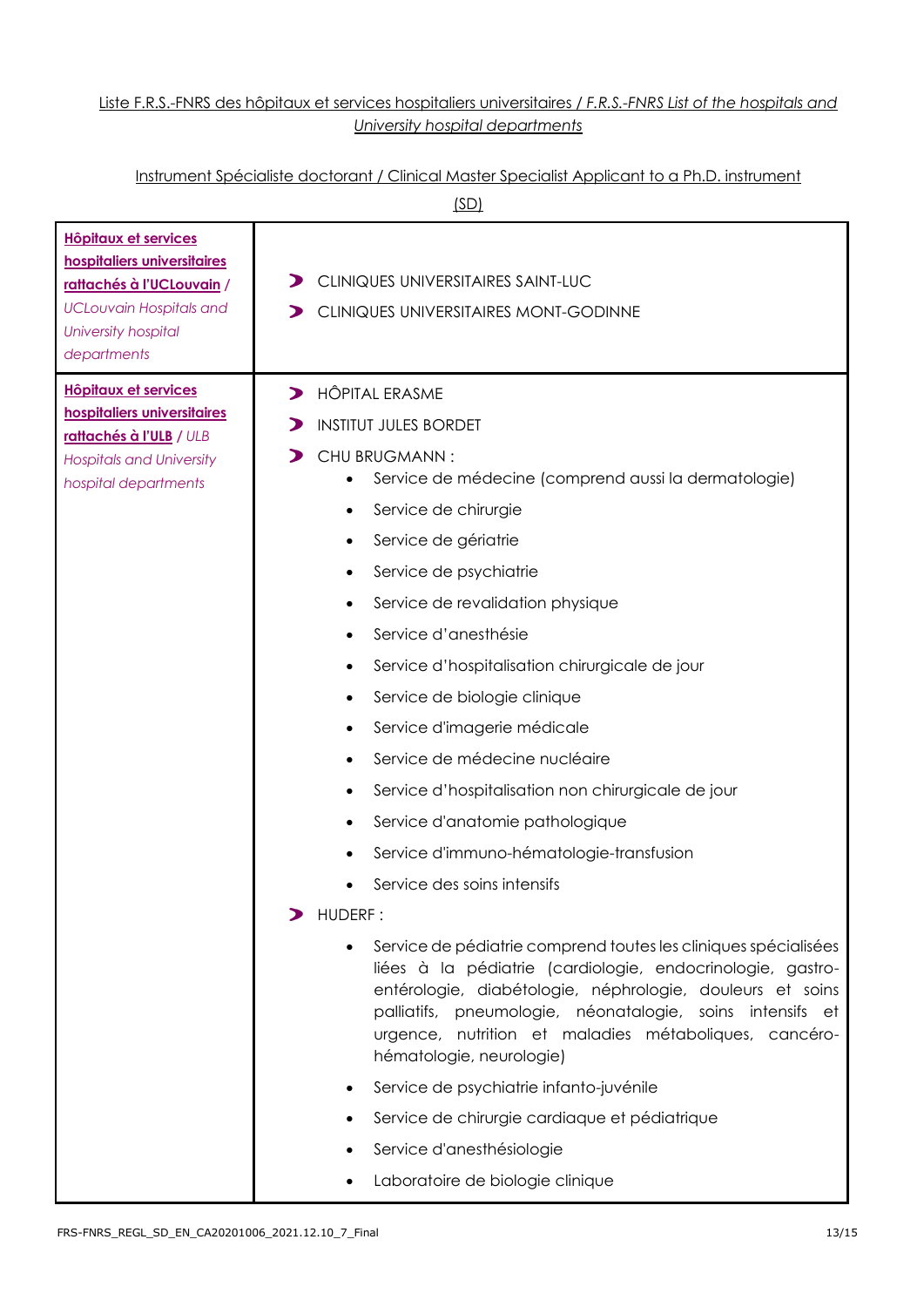| Service d'anatomie pathologique<br>$\bullet$                                                                                                                                                                                                                                            |
|-----------------------------------------------------------------------------------------------------------------------------------------------------------------------------------------------------------------------------------------------------------------------------------------|
| Service de dermatologie                                                                                                                                                                                                                                                                 |
| CHU SAINT-PIERRE :                                                                                                                                                                                                                                                                      |
| Service de diagnostic et traitement chirurgical comprenant :<br>$\bullet$                                                                                                                                                                                                               |
| Service de chirurgie digestive<br>Service d'orthopédie<br>Service de chirurgie vasculaire et thoracique<br>Clinique de chirurgie réparatrice<br>Service d'urologie<br>٠<br>Service de stomatologie et chirurgie maxillo-faciale<br>Service d'ORL<br>Service d'ophtalmologie             |
| Service de diagnostic et de traitement médical comprenant :                                                                                                                                                                                                                             |
| Service des soins intensifs<br>Service de pneumologie<br>Service de gastro-entérologie<br>Service de neurologie<br>۰<br>Service d'hématologie-oncologie<br>Service d'endocrinologie<br>Service de médecine physique<br>Service de revalidation cardio-pneumo<br>Service de dermatologie |
| Programme de soins « patient gériatrique » comprenant :                                                                                                                                                                                                                                 |
| Service de gériatrie<br>Service de psycho-gériatrie                                                                                                                                                                                                                                     |
| Service des maladies contagieuses                                                                                                                                                                                                                                                       |
| Service des maladies infantiles comprenant :                                                                                                                                                                                                                                            |
| Service de pédiatrie<br>Service de néonatologie<br>Service de pédo-psychiatrie                                                                                                                                                                                                          |
| Service d'anesthésiologie-réanimation                                                                                                                                                                                                                                                   |
| Service des urgences                                                                                                                                                                                                                                                                    |
| Service de gynécologie-obstétrique comprenant :                                                                                                                                                                                                                                         |
| Service de gynécologie<br>Service d'obstétrique<br>Clinique de sénologie                                                                                                                                                                                                                |
| Service « pathologies cardiaques » comprenant :                                                                                                                                                                                                                                         |
| Service de cardiologie<br>Service de chirurgie cardiaque<br>Service de revalidation cardia-pneumo<br>Laboratoire de biologie clinique LHUB                                                                                                                                              |
|                                                                                                                                                                                                                                                                                         |